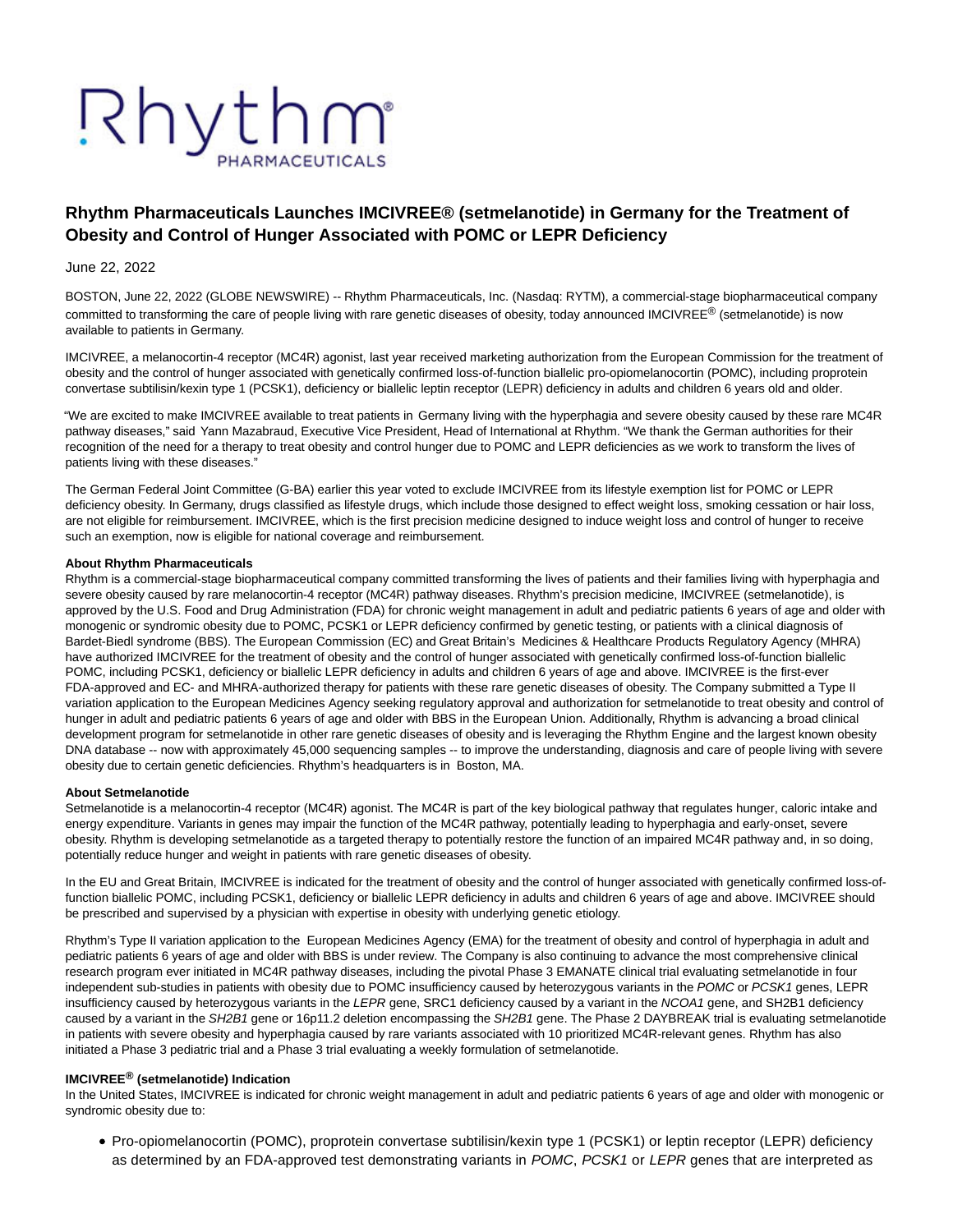pathogenic, likely pathogenic, or of uncertain significance (VUS)

• Bardet-Biedl syndrome (BBS)

### **Limitations of Use**

IMCIVREE is not indicated for the treatment of patients with the following conditions as IMCIVREE would not be expected to be effective:

- Obesity due to suspected POMC, PCSK1 or LEPR deficiency with POMC, PCSK1 or LEPR variants classified as benign or likely benign
- Other types of obesity not related to POMC, PCSK1 or LEPR deficiency, or BBS, including obesity associated with other genetic syndromes and general (polygenic) obesity

### **WARNINGS AND PRECAUTIONS**

**Disturbance in Sexual Arousal:** Spontaneous penile erections in males and sexual adverse reactions in females have occurred. Inform patients that these events may occur and instruct patients who have an erection lasting longer than 4 hours to seek emergency medical attention.

**Depression and Suicidal Ideation:** Depression and suicidal ideation have occurred. Monitor patients for new onset or worsening depression or suicidal thoughts or behaviors. Consider discontinuing IMCIVREE if patients experience suicidal thoughts or behaviors, or clinically significant or persistent depression symptoms occur.

Skin Pigmentation and Darkening of Pre-existing Nevi: Generalized increased skin pigmentation and darkening of pre-existing nevi have occurred. Perform a full body skin examination prior to initiation and periodically during treatment to monitor pre-existing and new pigmentary lesions.

**Risk of Serious Adverse Reactions Due to Benzyl Alcohol Preservative in Neonates and Low Birth Weight Infants:** IMCIVREE is not approved for use in neonates or infants. Serious and fatal adverse reactions including "gasping syndrome" can occur in neonates and low birth weight infants treated with benzyl alcohol-preserved drugs.

### **ADVERSE REACTIONS**

The most common adverse reactions (incidence ≥20%) included skin hyperpigmentation, injection site reactions, nausea, headache, diarrhea, abdominal pain, vomiting, depression, and spontaneous penile erection.

### **USE IN SPECIFIC POPULATIONS**

Treatment with IMCIVREE is not recommended when breastfeeding. Discontinue IMCIVREE when pregnancy is recognized unless the benefits of therapy outweigh the potential risks to the fetus.

To report SUSPECTED ADVERSE REACTIONS, contact Rhythm Pharmaceuticals at 833-789-6337 or FDA at 1-800-FDA-1088 or [www.fda.gov/medwatch.](https://www.globenewswire.com/Tracker?data=xHF6Y8FGNInAbrXSm974TkdL_UiyRE4BEAFK2U2p5CkkJqc9OVuoF1hp8TrNRCv34oYI6-e8phuHEjjVxza9k2b3eOVO4FR1FF8Ajmk-YUo=)

### **Please see the full Prescribing Information for additional Important Safety Information.**

### **Forward-Looking Statements**

This press release contains forward-looking statements within the meaning of the Private Securities Litigation Reform Act of 1995. All statements contained in this press release that do not relate to matters of historical fact should be considered forward-looking statements, including without limitation statements regarding the potential, safety, efficacy, and regulatory and clinical progress of setmelanotide, and our expectations surrounding potential regulatory submissions, approvals and timing thereof, and our business strategy and plans, including regarding commercialization of IMCIVREE in Germany, the United States and other international regions. Statements using word such as "expect", "anticipate", "believe", "may", "will" and similar terms are also forward-looking statements. Such statements are subject to numerous risks and uncertainties, including, but not limited to, our ability to enroll patients in clinical trials, the design and outcome of clinical trials, the impact of competition, the ability to achieve or obtain necessary regulatory approvals, risks associated with data analysis and reporting, our liquidity and expenses, the impact of the COVID-19 pandemic on our business and operations, including our preclinical studies, clinical trials and commercialization prospects, and general economic conditions, and the other important factors discussed under the caption "Risk Factors" in our Quarterly Report on Form 10-Q for the quarter ended March 31, 2022 and our other filings with the Securities and Exchange Commission. Except as required by law, we undertake no obligations to make any revisions to the forward-looking statements contained in this release or to update them to reflect events or circumstances occurring after the date of this release, whether as a result of new information, future developments or otherwise.

### **Corporate Contact:**

David Connolly Head of Investor Relations and Corporate Communications Rhythm Pharmaceuticals, Inc. 857-264-4280 [dconnolly@rhythmtx.com](https://www.globenewswire.com/Tracker?data=aIMcy6qVgO3zad88lPy4CqDy-z2k6Arnug2k8ntlS06CU9ekNQGObFccwTxDdeEYHUSZ_3Fr2bLwHEMg4_Jf3MnEChUF2r2sBg_mMyGaAI0=)

**Investor Contact:** Hannah Deresiewicz Stern Investor Relations, Inc. 212-362-1200 [hannah.deresiewicz@sternir.com](https://www.globenewswire.com/Tracker?data=JATI50uhd5O2MkDamqW3qcLJr6Vrc1YoMn9IKJAFMTJdppbuAL8G6Y3tMZuGv_Zp0x42tl0g23xtecBS_su-nx8pH18UQTmBxScGJp1pQCoFOkr9zWsHDzuMCgbLzwd_)

**Media Contact:** Adam Daley Berry & Company Public Relations 212-253-8881